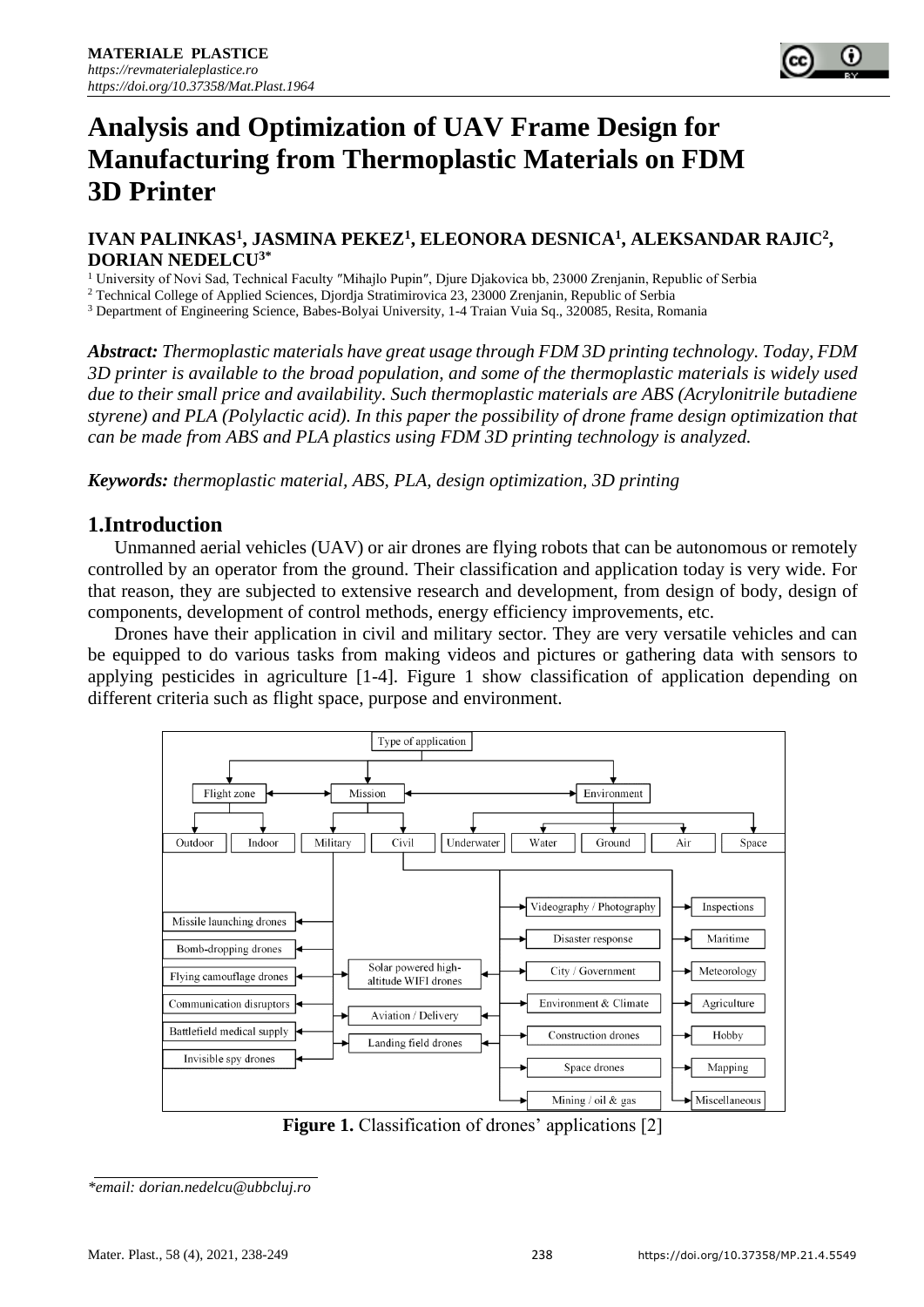

In drone design and manufacturing different material and technologies are used. There are several development directions: creating new materials or applying current materials in order to achieve lightweight frame or to increase frame strength [5,6], usage of additive manufacturing technologies [7-11], optimizing the created design [12-14], working on sustainable design [15,16], etc. In all papers, weight is considered as crucial factor in frame design.

Mohamed M. ElFaham et al [5] work on creation of different composite densities of carbon fiber prepared via vacuum bag technique. The goal was to get lightweight and high strength material in order to get substitute for metal from which military drones are made.

Akif Mosaddek et al [15] are using recycled plastic from bottles (Polyethylene terephthalate - PET) and compare it to with the most commonly used 3D printing filaments which has proven to be effective in use for manufacturing foldable UAV frame. The purpose is to reduce environmental pollution with plastics without any loss to UAV functionality.

The advantage of using additive manufacturing (AM) in UAVs is shown by Goh et al [17], where is explained that AM technology brings to life complex designs that can`t be achieved via conventional technologies. AM can use vide variety of materials and technologies in order to achieve cost effective products. Also, AM is used to improve the structural characteristics of UAV, through manufacturing the optimized design (with various optimization methods) to achieve lightweight structure with selected material, or with usage of high-strength-to-weight ratio materials (composite materials).

For the drone to fly, it must generate enough upward trust to lift itself. Selection of material, in that case, depends on drone mass.

"Every gram of material used to make a drone costs energy to lift, and every gram that can be saved improves performance: Increased cargo capacity; Extended flying time; Reduced inertia and improved maneuverability" [18].

For commercial drones, thermoplastics (nylon, polyester, and polystyrene) are popular choices because they are cheap to make into complex parts using injection molding [18]. Also, with expansion of 3D printing, used materials are ABS (Acrylonitrile butadiene styrene) and PLA (Polylactic acid) plastics, with high availability and low cost. ABS is fossil-based polymer, and as such, have significant long-term consequences on the health and the environment, while PLA is made from renewable sources (corn starch) and has potential to substitute fossil-based polymers (low melting point of PLA requires less energy, compared to ABS) [19]. For industrial application, carbon-fiber material is most used due to high strength to weight ratio.

Development of 3D printing technology allowed applications in manufacturing complex geometries in various areas: medicine [20], hydrodinamics [21], etc. Because of that development it has become available to design and manufacture drone bodies with unique designs and for specific purpose. And with that in mind, the design of body of quadcopter (or quadrotor) with the characteristics of two plastic material (PLA and ABS), that are commonly used in FDM 3D printing technology, is analyzed and optimized in this paper, for the purpose of reducing mass of drone to decrease energy consumption.

## **2. Materials and methods**

Overall design of rotary wing drones is influenced by drone application. Frame design is based on number and position of motors. On Figure 2 and Figure 3 the example of quadcopter frame configuration is shown.

Cross configuration is most common in usage. The ring configuration is more rigid.

Rotary wing drones generally have problem with endurance because of higher power for hovering flight mode requirements. In design of this type of UAV the weight is important criterion [2]. That's why many researchers investigate different types of materials, technologies and shape in order to achieve minimal weight of drone frame.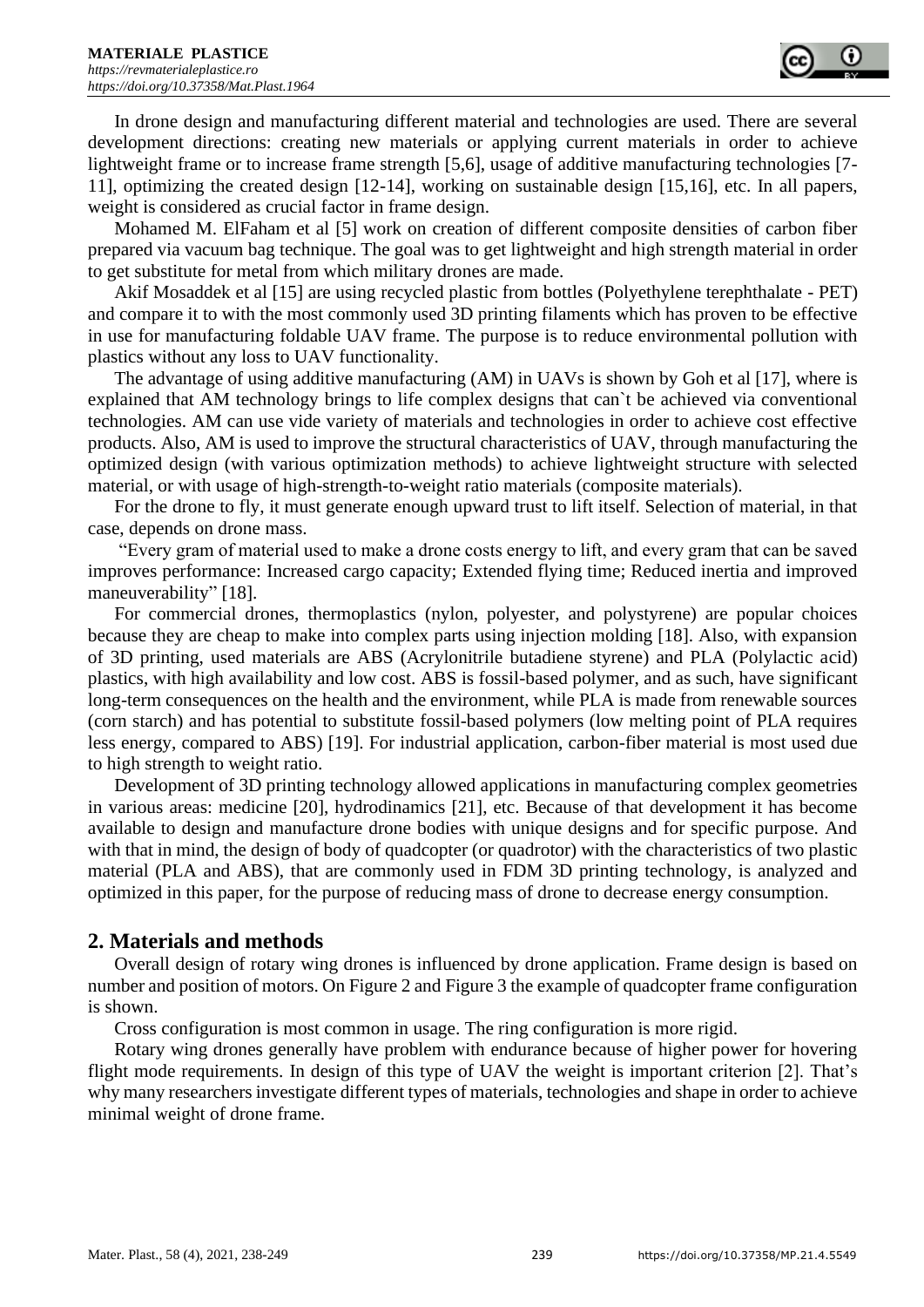



**Figure 2.** Cross configuration [22] **Figure 3.** Ring configuration [22]

Within this paper the thermoplastic materials for the usage with FDM 3D printing technology is used for design of X-configuration of quadcopter.

Fused Deposition Modeling is, in technological sense, on somewhat lower level than other AM technologies. FDM process forms solid models, extruding and depositing liquid thermoplastic material in layers on moving platform. Extrusion of materials is done on temperature lower than melting point of thermoplastic material. The temperature of the platform is lower than temperature of nozzle (extrusion is done via extruder head and nozzle) so that thermoplastic rapidly hardens. FDM process is relatively simple but it is constricted to thermoplastic materials and wax for precise casting [20,23].

With the availability of commercial 3D printers today, everyone can manufacture desired parts. As said, the most common used materials are Polylactic Acid (PLA) and Acrylonitrile Butadiene Styrene (ABS) plastics. Therefore, analysis is conducted on models with various shapes in order to see what material provides wider space for design improvements.

Research goal is to reduce weight of UAV frame by optimizing the model design and to determine the dimensional influence of defined parameters regardless of UAV arm cross section shape.

#### **2.1. Numerical experiment**

Study flow for experiment is shown on Figure 4.



**Figure 4.** Study flow chart

First step in the experiment is modeling of quadcopter drone frame. From that it can be determined the drone frame span, size of propellers and motor thrust. For this case, the overall weight of drone is around 5kg, with frame span of 500mm and with 2:1 thrust. For analysis purpose only one arm is used. Length of the arm is 225mm. The initial parameter that must be taken in consideration is overall weight of drone. On model we are using the combination of three geometrical shapes (circle, square and hexagon) on four cross sections of drone arm. Initial dimensions of observed parameters (P1-P4) are: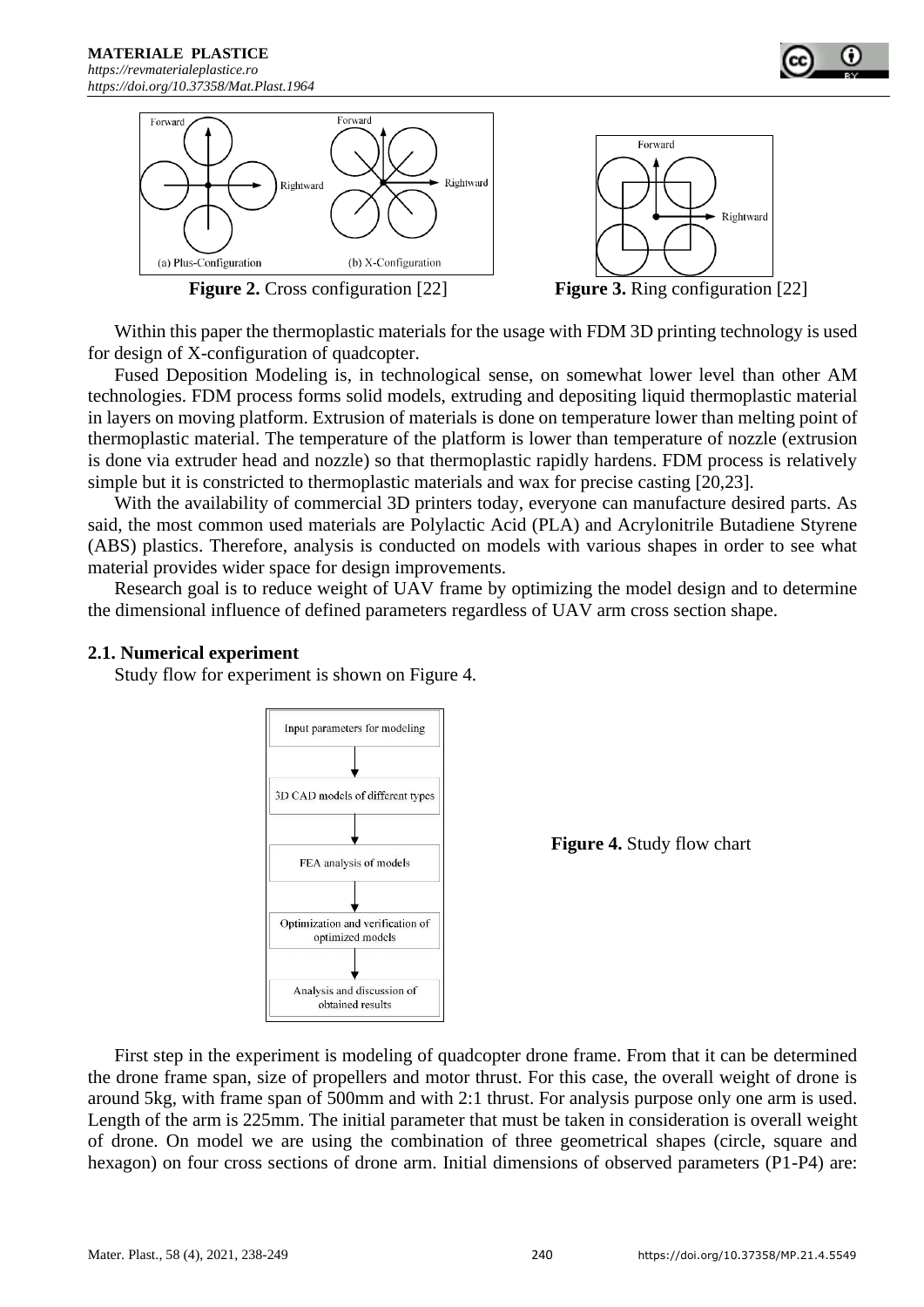

for circle – diameter  $= 15$ mm; for square – square side  $= 15$ mm; hexagon – inscribed in circle diameter  $= 15$ mm.

Parameters used for optimization are dimensions of corresponding cross section (cross section 1 – parameter P1; cross section 2 – parameter P2; cross section 3 – parameter P3; cross section 4 – parameter P4) from 11-20mm (lower value is determined by the opening for cables from motor in the center of model cross section). Cross sections are positioned from center of drone to motor, on 50mm mutual distance (Figure 5).



**Figure 5.** Positions and different types of cross sections on quadcopter arm

#### **2.2. FEA analysis**

For analysis two different materials were used: PLA and ABS (characteristics of materials used in analysis are shown in Table 1). Materials were selected as they are most used plastic materials in commercial 3D printing technology.

| Parameter            | Symbol       | Unit                  | Polylactic Acid (PLA)                   | Acrylonitrile Butadiene<br>Styrene (ABS)  |  |
|----------------------|--------------|-----------------------|-----------------------------------------|-------------------------------------------|--|
| Young Modulus        | E            | N<br>m <sup>2</sup>   | $2.87\times10^{9} - 3.58\times10^{9}$   | $1.50\times10^{9} - 3.14\times10^{9}$     |  |
| Poisson Ratio        | $\mathbf{v}$ |                       | 0.36                                    | $0.38$ to $0.40$                          |  |
| Density              | $\rho$       | $rac{kg}{m^3}$        | $1.24 \times 10^3 - 1.25 \times 10^3$   | $1.03\times10^{3} - 1.08\times10^{3}$     |  |
| Thermal<br>expansion | $\alpha$     | $\overline{K}$        | $6.8 \times 10^{-11}$                   | $7.92\times10^{-11} - 9.54\times10^{-11}$ |  |
| Yield strength       | R            | N<br>$\overline{m^2}$ | $15.51\times10^{6} - 71.71\times10^{6}$ | $29.03\times10^{6} - 57.02\times10^{6}$   |  |

**Table 1.** Typical properties of plastic materials used for analysis [24,25]

Static analysis was conducted on ten different shapes (Figure 6) listed in Table 2.

|        | $\frac{1}{2}$ and $\frac{1}{2}$ , $\frac{1}{2}$ , $\frac{1}{2}$ or $\frac{1}{2}$ and $\frac{1}{2}$ on $\frac{1}{2}$ on $\frac{1}{2}$ |  |  |  |  |  |
|--------|--------------------------------------------------------------------------------------------------------------------------------------|--|--|--|--|--|
| Type   | Cross sections                                                                                                                       |  |  |  |  |  |
| Type 1 | Circle-Circle-Circle-Circle                                                                                                          |  |  |  |  |  |
| Type 2 | Square-Square-Square-Square                                                                                                          |  |  |  |  |  |
| Type 3 | Hexagon-Hexagon-Hexagon-Hexagon                                                                                                      |  |  |  |  |  |
| Type 4 | Square-Circle-Hexagon-Circle                                                                                                         |  |  |  |  |  |
| Type 5 | Hexagon-Circle-Square-Hexagon                                                                                                        |  |  |  |  |  |
| Type 6 | Square-Hexagon-Circle-Square                                                                                                         |  |  |  |  |  |
| Type 7 | Hexagon-Square-Circle-Circle                                                                                                         |  |  |  |  |  |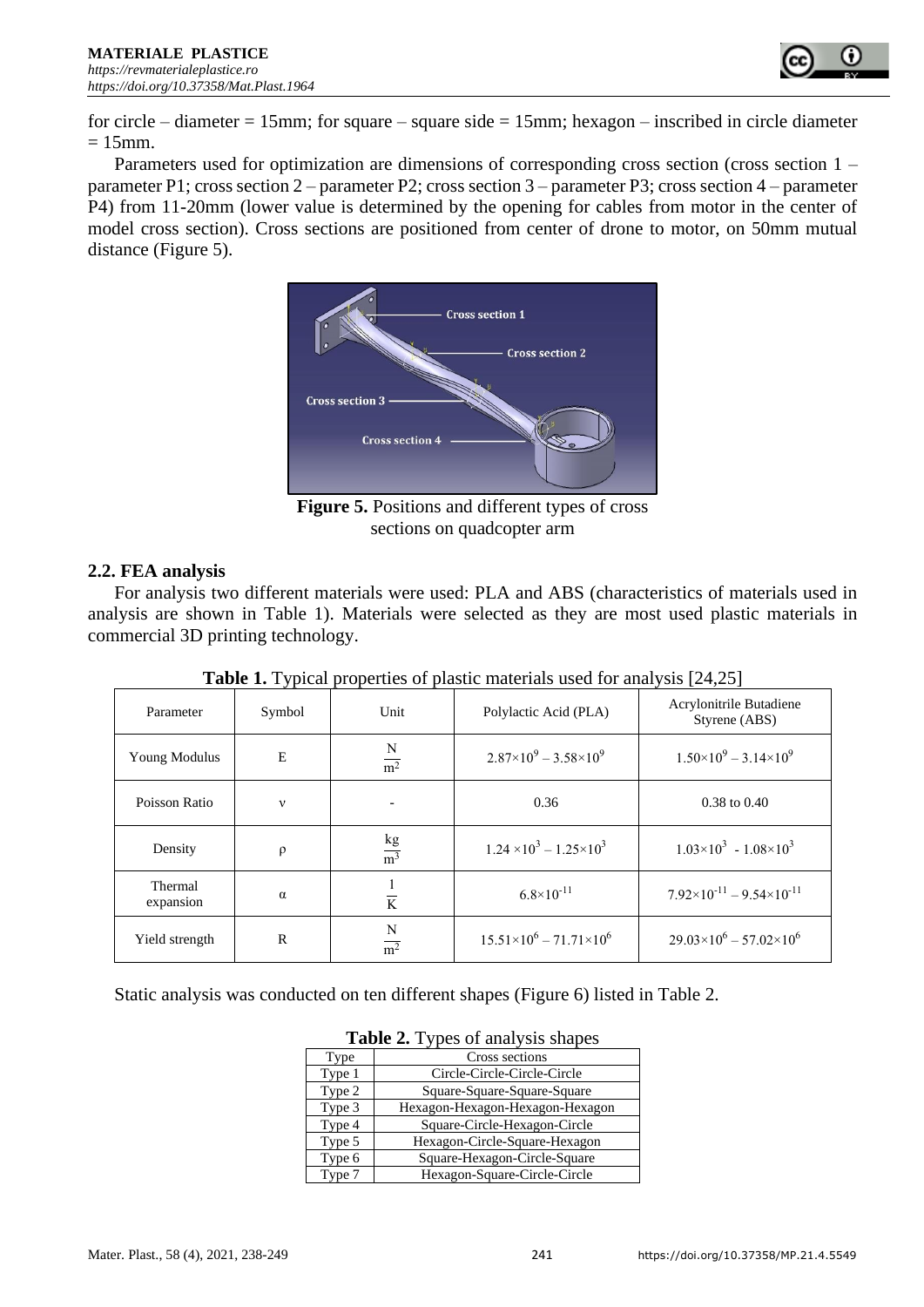

| Type 8  | Square-Hexagon-Square-Hexagon |
|---------|-------------------------------|
| Type 9  | Circle-Square-Square-Circle   |
| Type 10 | Circle-Hexagon-Square-Hexagon |



**Figure 6.** Graphic view of analyzed model types

Models were analyzed for static load for drone take off. Value of static load is 6.377N, and it is positioned vertical upwards. Mesh elements are shown in Table 3. Results of simulation, on Type 3 with ABS material

Results of simulation are shown on Figures 7 - 10, on example using Type 3 model and ABS material.

| <b>rapic S.</b> Most properties |                                |  |  |  |  |  |
|---------------------------------|--------------------------------|--|--|--|--|--|
| Type of mesh                    | <b>OCTREE</b> Tetrahedron mesh |  |  |  |  |  |
| Type of element                 | Linear                         |  |  |  |  |  |
| Size of element                 | 14.388mm                       |  |  |  |  |  |
| Absolute sag                    | $2.302$ mm                     |  |  |  |  |  |
| Criteria                        | Shape                          |  |  |  |  |  |
| Jacobian                        | 0.3                            |  |  |  |  |  |
| Warp                            | 60                             |  |  |  |  |  |
| Geometry size limit             | 1mm                            |  |  |  |  |  |

**Table 3.** Mesh properties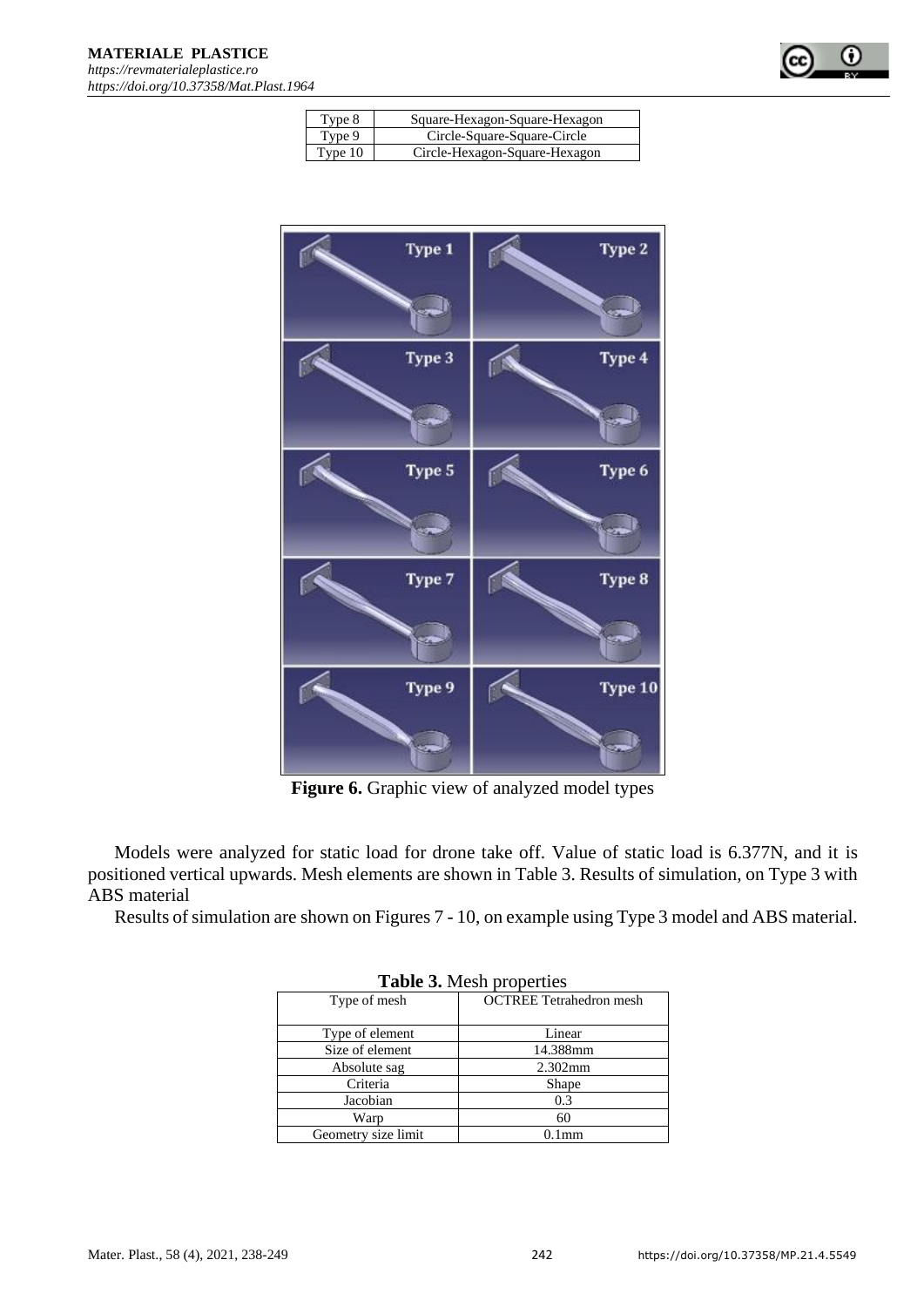



**Figure 7.** Example of initial model analysis (Type 3 – ABS material) – Von Mises stress



**Figure 8.** Example of initial model analysis (Type 3 – ABS material) – Translational displacement vector



**Figure 9.** Example of initial model analysis (Type 3 – ABS material) – Stress principal tensor symbol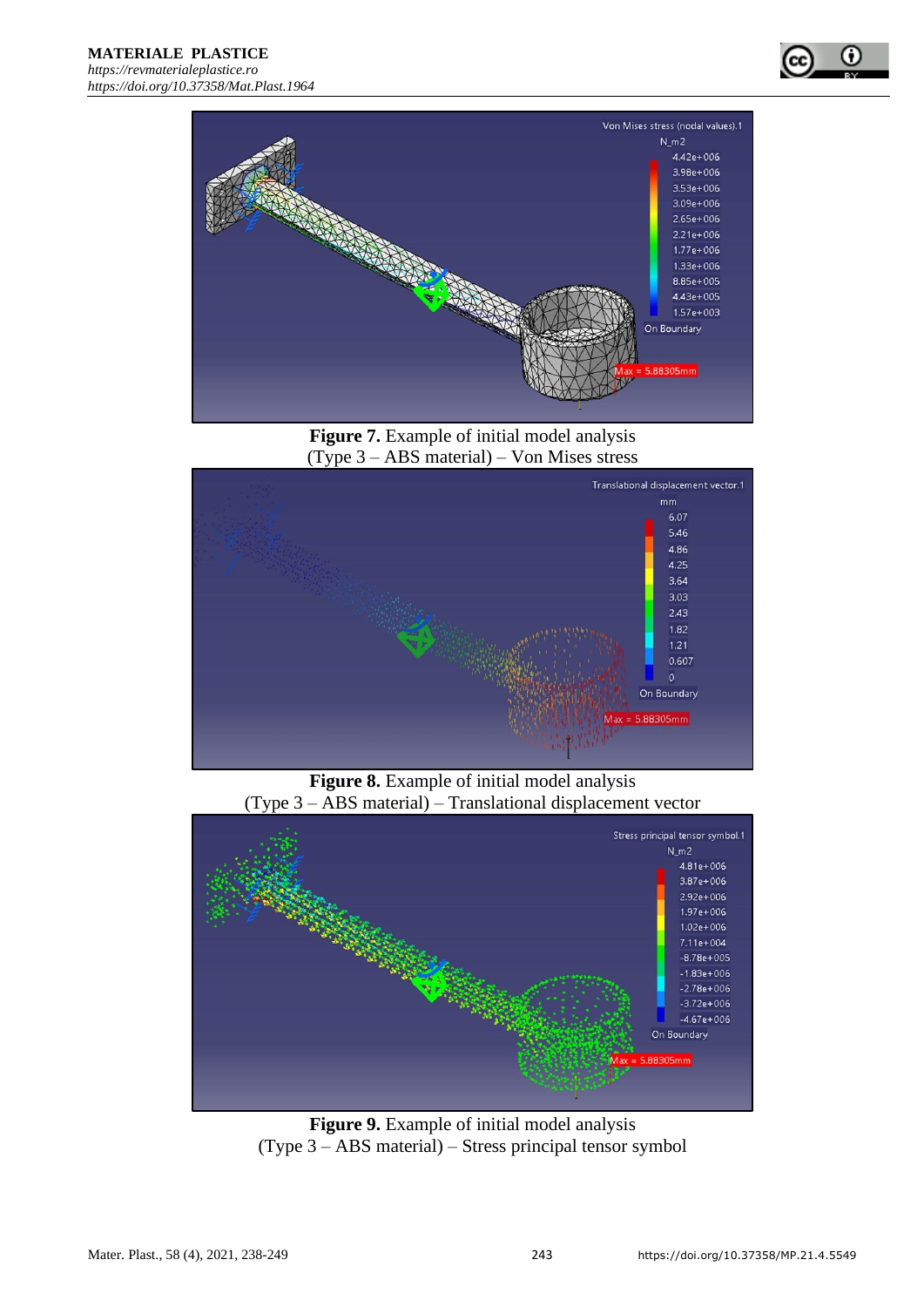



**Figure 10.** Example of initial model analysis (Type 3 – ABS material) – Estimated local error

#### **2.3. Optimization process of model design**

After verification of models design, optimization was done. Process of optimization was done by Catia Product Engineering Optimizer. Input parameters were parameters P1 – P4 (in range 11-20mm) and output constraints were volume and displacement. Displacement is measured by using local sensor set on lower plate of motor position. Example of displacement value is shown on Figures  $7 - 10$  (for this type displacement value was  $5.88305$ mm). The goal was set for: volume less than  $30000$ mm<sup>3</sup>, and displacement equal to zero. The goal for both constraints cannot be achieved but optimization will bring values as close as possible. The applied algorithm for optimization process is Simulated Annealing Algorithm.

## **3. Results and discussions**

There are two results of optimization used for consideration for each model:

- Minimal volume value (Min. Vol.) of model with some decrease of displacement;

- Minimal displacement value (Min. Displ.) of model with some decrease of volume.

Results obtained through process of optimization are shown in Table 4 (for PLA material) and in Table 5 (for ABS material). In this two tables, beside the optimized results, there are also shown the initial values (IV) obtained through analysis before optimization.

| Model  |             | $P1$ (mm) | $P2$ (mm) | $P3$ (mm) | $P4$ (mm) | Displacement (mm) | Volume $(mm^3)$ | Mass $(g)$ |
|--------|-------------|-----------|-----------|-----------|-----------|-------------------|-----------------|------------|
|        | IV          | 15        | 15        | 15        | 15        | 2.43              | 59752.84        | 74.09      |
| Type 1 | Min. Vol.   | 16.48     | 15.25     | 13.95     | 11.15     | 2.43              | 57189.23        | 70.91      |
|        | Min. Displ. | 18.95     | 15.35     | 13.95     | 13.14     | 2.12              | 59740.11        | 74.08      |
|        | IV          | 15        | 15        | 15        | 15        | 1.23              | 68206.75        | 84.58      |
| Type 2 | Min. Vol.   | 15.01     | 16.40     | 13.13     | 12.58     | 1.23              | 65684.86        | 81.45      |
|        | Min. Displ. | 16.03     | 16.03     | 14.21     | 12.58     | 1.10              | 67537.22        | 83.75      |
|        | IV          | 15        | 15        | 15        | 15        | 3.20              | 54325.23        | 67.36      |
| Type 3 | Min. Vol.   | 16.64     | 15.59     | 12.96     | 11.02     | 3.17              | 51563.95        | 63.94      |
|        | Min. Displ. | 17.35     | 16.25     | 13.41     | 13.38     | 2.64              | 54305.37        | 67.34      |
|        | IV          | 15        | 15        | 15        | 15        | 2.97              | 55621.79        | 68.97      |
| Type 4 | Min. Vol.   | 18.33     | 15.70     | 13.61     | 11.00     | 2.81              | 54820.28        | 67.98      |
|        | Min. Displ. | 18.33     | 15.70     | 13.61     | 11.00     | 2.81              | 54820.28        | 67.98      |
|        | IV          | 15        | 15        | 15        | 15        | 3.13              | 59156.94        | 73.35      |
| Type 5 | Min. Vol.   | 15.65     | 16.12     | 11.44     | 15.86     | 2.94              | 55948.31        | 69.38      |
|        | Min. Displ. | 15.84     | 17.35     | 11.99     | 15.58     | 2.39              | 58435.41        | 72.46      |

**Table 4.** Results of model optimization for PLA material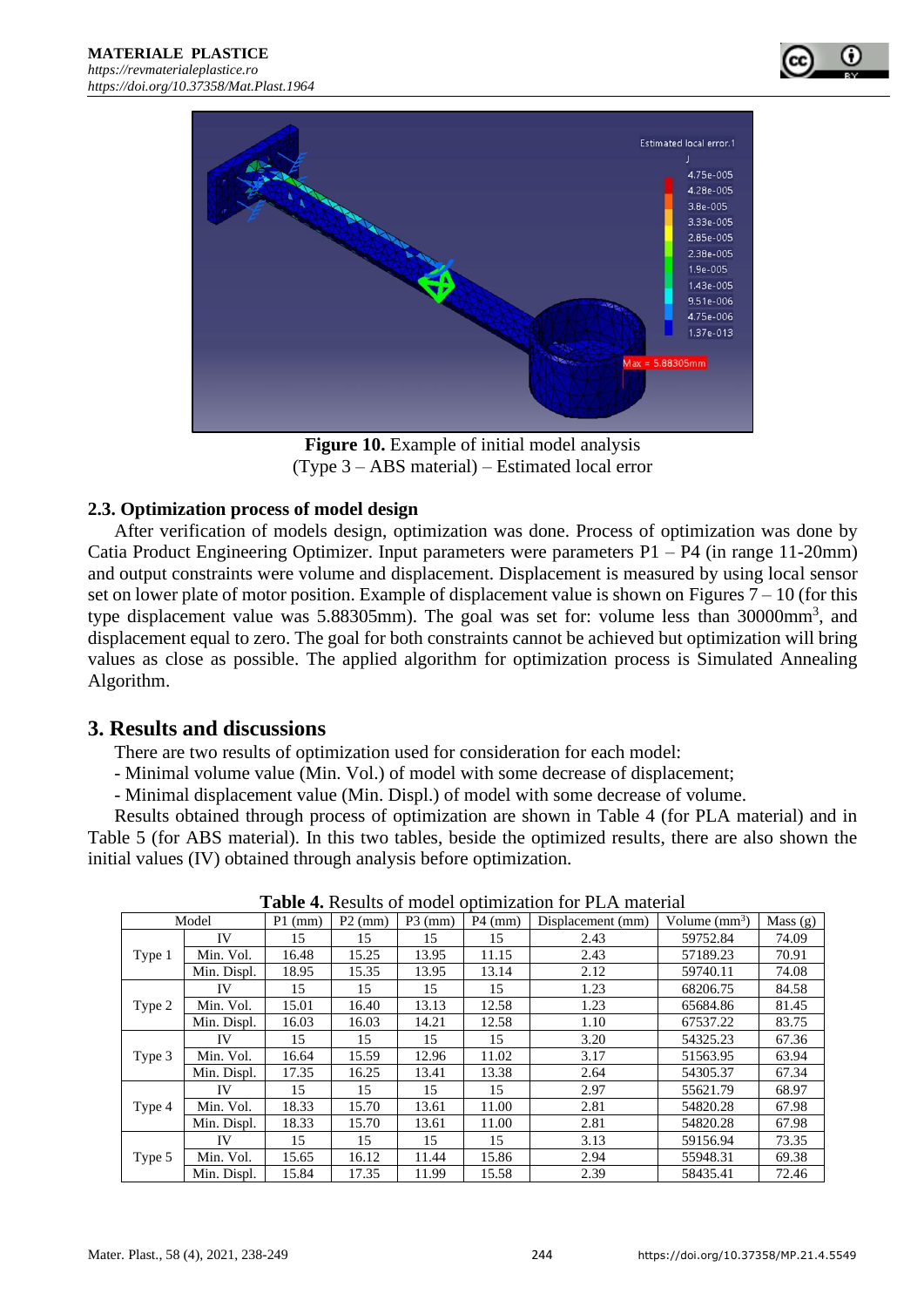|         | IV          | 15    | 15    | 15    | 15    | 2.48 | 58249.65 | 72.23 |
|---------|-------------|-------|-------|-------|-------|------|----------|-------|
| Type 6  | Min. Vol.   | 13.29 | 17.51 | 13.25 | 11.08 | 2.46 | 55776.63 | 69.16 |
|         | Min. Displ. | 13.81 | 18.14 | 14.03 | 11.54 | 2.04 | 58214.70 | 72.19 |
|         | IV          | 15    | 15    | 15    | 15    | 1.87 | 61875.27 | 76.73 |
| Type 7  | Min. Vol.   | 19.09 | 14.49 | 14.56 | 12.14 | 1.71 | 60653.13 | 75.21 |
|         | Min. Displ. | 19.03 | 14.69 | 15.13 | 12.13 | 1.57 | 61807.24 | 76.64 |
|         | <b>IV</b>   | 15    | 15    | 15    | 15    | 2.66 | 57872.89 | 71.76 |
| Type 8  | Min. Vol.   | 14.20 | 15.95 | 13.31 | 15.52 | 2.61 | 56108.69 | 69.57 |
|         | Min. Displ. | 15.66 | 18.30 | 11.64 | 16.19 | 2.03 | 57797.35 | 71.67 |
|         | IV          | 15    | 15    | 15    | 15    | 1.87 | 63854.95 | 79.18 |
| Type 9  | Min. Vol.   | 16.60 | 15.14 | 12.90 | 14.67 | 1.83 | 60652.75 | 75.21 |
|         | Min. Displ. | 19.76 | 15.92 | 12.85 | 15.14 | 1.44 | 63739.71 | 79.04 |
| Type 10 | IV          | 15    | 15    | 15    | 15    | 2.97 | 59533.68 | 73.82 |
|         | Min. Vol.   | 19.11 | 14.89 | 11.36 | 16.14 | 2.76 | 55762.04 | 69.14 |
|         | Min. Displ. | 18.01 | 18.63 | 11.84 | 12.54 | 1.77 | 59420.08 | 73.68 |

From Table 4 it can be seen that volume values of initial model vary from  $54325.23 - 68206.75$ mm<sup>3</sup>, and displacement value of initial model vary from 1.23 - 3.20mm, both depending of model type. From used PLA material characteristics, the calculated mass of initial models varies from 67.36 - 84.58g. With optimization, new achieved volume has range from 51563.95 - 65684.86mm<sup>3</sup>with displacement values from 1.23 - 3.17mm (for cases with minimal volume value), and for cases with minimal displacement, the volume varies from  $54305.37 - 67537.22 \text{mm}^3$ , and displacement from 1.10 - 2.64mm. Mass of the drone arm in both cases is 63.94 - 81.45g (for minimal volume) and 67.34 - 83.75g (for minimal displacement).

| Model   |             | $P1$ (mm) | $P2$ (mm) | $P3$ (mm) | $P4$ (mm) | Displacement (mm) | Volume $(mm3)$ | Mass (g) |
|---------|-------------|-----------|-----------|-----------|-----------|-------------------|----------------|----------|
| Type 1  | IV          | 15        | 15        | 15        | 15        | 4.44              | 59752.84       | 61.55    |
|         | Min. Vol.   | 14.88     | 15.44     | 13.87     | 14.31     | 4.41              | 58282.65       | 60.03    |
|         | Min. Displ. | 15.03     | 15.89     | 14.20     | 13.98     | 4.16              | 59296.84       | 61.08    |
|         | IV          | 15        | 15        | 15        | 15        | 2.34              | 68206.75       | 70.25    |
| Type 2  | Min. Vol.   | 15.83     | 15.35     | 13.96     | 11.12     | 2.33              | 64663.59       | 66.60    |
|         | Min. Displ. | 16.00     | 15.90     | 15.07     | 11.43     | 1.99              | 68148.87       | 70.19    |
|         | IV          | 15        | 15        | 15        | 15        | 5.88              | 54325.23       | 55.95    |
| Type 3  | Min. Vol.   | 16.62     | 15.50     | 13.09     | 11.40     | 5.79              | 51751.14       | 53.30    |
|         | Min. Displ. | 15.96     | 16.85     | 13.57     | 12.76     | 4.80              | 54295.93       | 55.92    |
|         | <b>IV</b>   | 15        | 15        | 15        | 15        | 5.48              | 55621.79       | 57.29    |
| Type 4  | Min. Vol.   | 15.88     | 14.78     | 14.96     | 14.54     | 5.46              | 55438.48       | 57.10    |
|         | Min. Displ. | 17.44     | 14.76     | 14.72     | 13.75     | 5.30              | 55525.83       | 57.19    |
|         | IV          | 15        | 15        | 15        | 15        | 5.71              | 59156.94       | 60.93    |
| Type 5  | Min. Vol.   | 17.55     | 15.43     | 11.38     | 11.53     | 5.54              | 53440.28       | 55.04    |
|         | Min. Displ. | 16.47     | 17.91     | 13.12     | 11.38     | 3.76              | 59059.55       | 60.83    |
|         | <b>IV</b>   | 15        | 15        | 15        | 15        | 4.54              | 58249.65       | 60.00    |
| Type 6  | Min. Vol.   | 13.03     | 16.76     | 14.02     | 11.17     | 4.54              | 55610.25       | 57.28    |
|         | Min. Displ. | 13.14     | 16.69     | 15.01     | 12.19     | 4.18              | 57442.05       | 59.17    |
|         | IV          | 15        | 15        | 15        | 15        | 3.43              | 61875.27       | 63.73    |
| Type 7  | Min. Vol.   | 17.75     | 14.39     | 14.88     | 11.00     | 3.37              | 59636.11       | 61.43    |
|         | Min. Displ. | 18.27     | 15.02     | 15.21     | 11.41     | 2.91              | 61771.64       | 63.62    |
|         | <b>IV</b>   | 15        | 15        | 15        | 15        | 4.88              | 57872.89       | 59.61    |
| Type 8  | Min. Vol.   | 14.47     | 17.87     | 11.67     | 11.67     | 4.43              | 54581.84       | 56.22    |
|         | Min. Displ. | 15.26     | 19.41     | 12.19     | 11.20     | 3.55              | 57702.95       | 59.43    |
| Type 9  | IV          | 15        | 15        | 15        | 15        | 3.43              | 63854.95       | 65.77    |
|         | Min. Vol.   | 16.24     | 15.91     | 12.76     | 11.00     | 3.41              | 60128.90       | 61.93    |
|         | Min. Displ. | 18.10     | 15.85     | 13.23     | 12.86     | 2.82              | 62360.72       | 64.23    |
|         | IV          | 15        | 15        | 15        | 15        | 5.46              | 59533.68       | 61.32    |
| Type 10 | Min. Vol.   | 19.11     | 14.89     | 11.36     | 16.14     | 5.07              | 55761.93       | 57.43    |
|         | Min. Displ. | 18.00     | 19.06     | 11.72     | 11.68     | 3.28              | 59527.80       | 61.31    |

**Table 5.** Results of model optimization for ABS material

From Table 5 it can be seen that volume values of initial model vary from 54325.23 - 68206.75mm<sup>3</sup> (of course initial volume value is the same for both materials because it is not dependent on material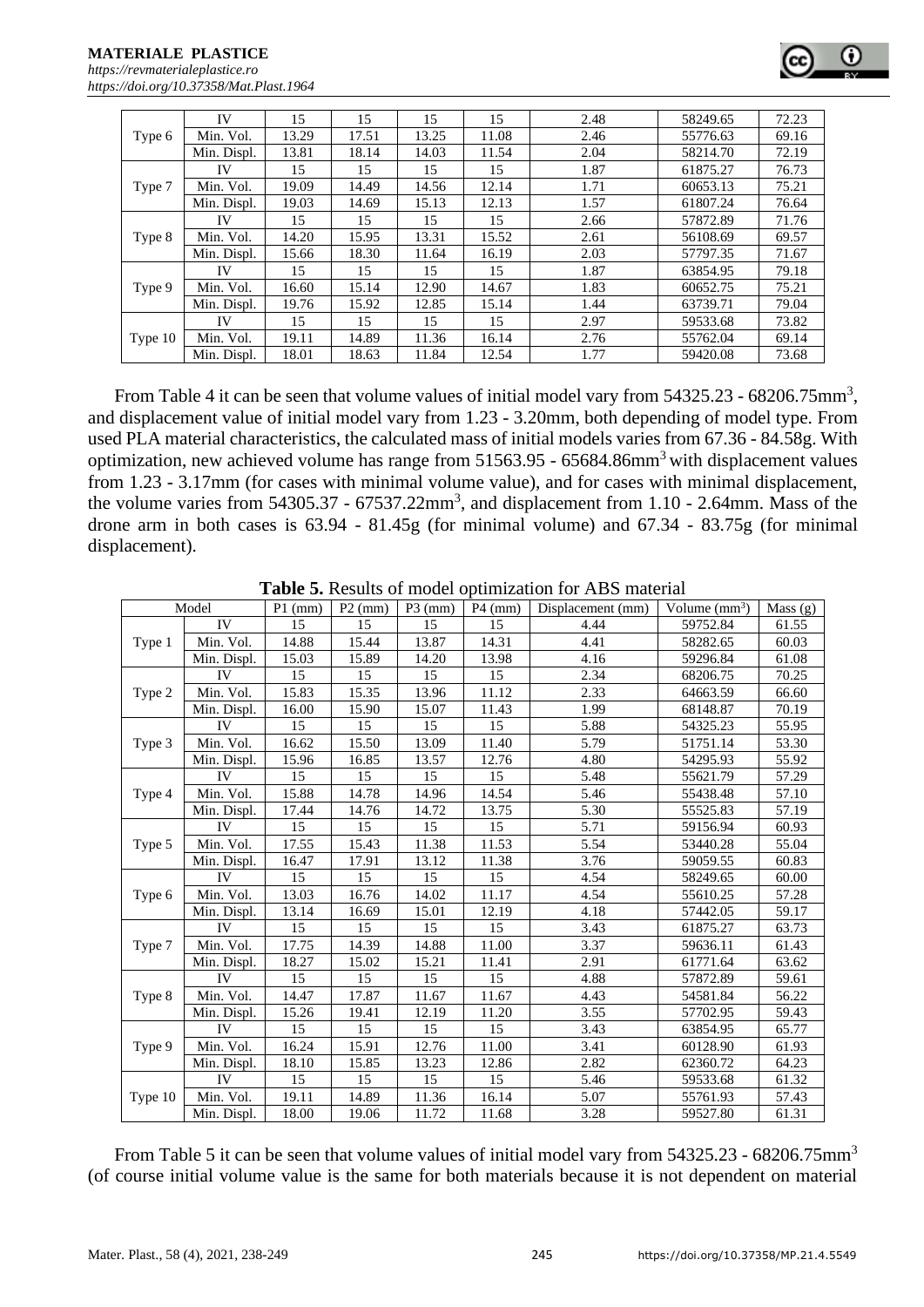

characteristics) and displacement value of initial model vary from 2.34 - 5.88mm. From used ABS material characteristics, the calculated mass of initial models varies from 55.95 - 70.25g. With optimization, new achieved volume has range from  $51751.14 - 64663.59$  mm<sup>3</sup> with displacement values from 2.33 - 5.79mm (for cases with minimal volume value), and for cases with minimal displacement, the volume varies from  $54295.93 - 68148.87 \text{mm}^3$ , and displacement from 1.99 - 4.80mm. Mass of the drone arm in both cases is  $53.30 - 66.60g$  (for minimal volume) and  $55.92 - 70.19g$  (for minimal displacement).

For further analysis, Table 6 that shows arithmetic mean values of obtained results, will be used.

| opullitzed hiodels for I La valid Tipp materials |                           |                                 |                                 |                                               |                                               |  |  |  |
|--------------------------------------------------|---------------------------|---------------------------------|---------------------------------|-----------------------------------------------|-----------------------------------------------|--|--|--|
|                                                  | Arithmetic mean values    |                                 |                                 |                                               |                                               |  |  |  |
| Material                                         | Displacement<br>(mm)      | Minimal<br>displacement<br>(mm) | Maximal<br>displacement<br>(mm) | Minimal displacement<br>decrease (mm)         | Maximal displacement<br>decrease (mm)         |  |  |  |
| <b>PLA</b>                                       | 2.481                     | 1.991                           | 2.395                           | 0.086                                         | 0.49                                          |  |  |  |
| ABS.                                             | 4.559                     | 3.675                           | 4.435                           | 0.124                                         | 0.884                                         |  |  |  |
| Material                                         | Volume<br>$\text{(mm}^3)$ | Minimal volume<br>$\rm (mm^3)$  | Maximal volume<br>$\rm (mm^3)$  | Minimal volume decrease<br>(mm <sup>3</sup> ) | Maximal volume<br>decrease (mm <sup>3</sup> ) |  |  |  |
| <b>PLA</b>                                       | 59844.999                 | 57415.987                       | 59581.747                       | 263.252                                       | 2429.012                                      |  |  |  |
| <b>ABS</b>                                       | 59844.999                 | 56929.517                       | 59513.218                       | 331.781                                       | 2915.482                                      |  |  |  |
| Material                                         | <b>Mass</b><br>(g)        | Minimal mass $(g)$              | Maximal mass $(g)$              | Minimal mass decrease<br>(g)                  | Maximal mass decrease<br>(g)                  |  |  |  |
| PLA                                              | 74.207                    | 71.195                          | 73.883                          | 0.324                                         | 3.012                                         |  |  |  |
| <b>ABS</b>                                       | 61.64                     | 58.636                          | 61.297                          | 0.343                                         | 3.004                                         |  |  |  |

**Table 6.** Arithmetic mean values of displacement, volume and mass of initial and optimized models for PLA and ABS materials

In Table 6 minimal displacement is connected with maximum volume (or mass) (model with maximal volume value after optimization have minimal displacement value) and vice versa.

As shown in Table 6, optimized model has been achieved. The goal was to obtain model with reduced weight and reduced displacement of drone arm bending. In the terms of material used for model analysis:

- In initial models PLA have greater mass then ABS, but smaller displacement (volume of models is the same for both materials)

-In optimized models with ABS have greater volume and displacement reduction than PLA, but in term of mass that reduction is approximately the same.

-In optimized model, ABS still have the greater displacement value than PLA.

For this analysis, the model used is designed with four parameters (P1-P4). By changing their value, the optimal model design can be achieved. In Figures 11 - 14 optimized values of parameters for analyzed models are shown.



**Figure 11.** Parameter value for maximum volume decrease of PLA model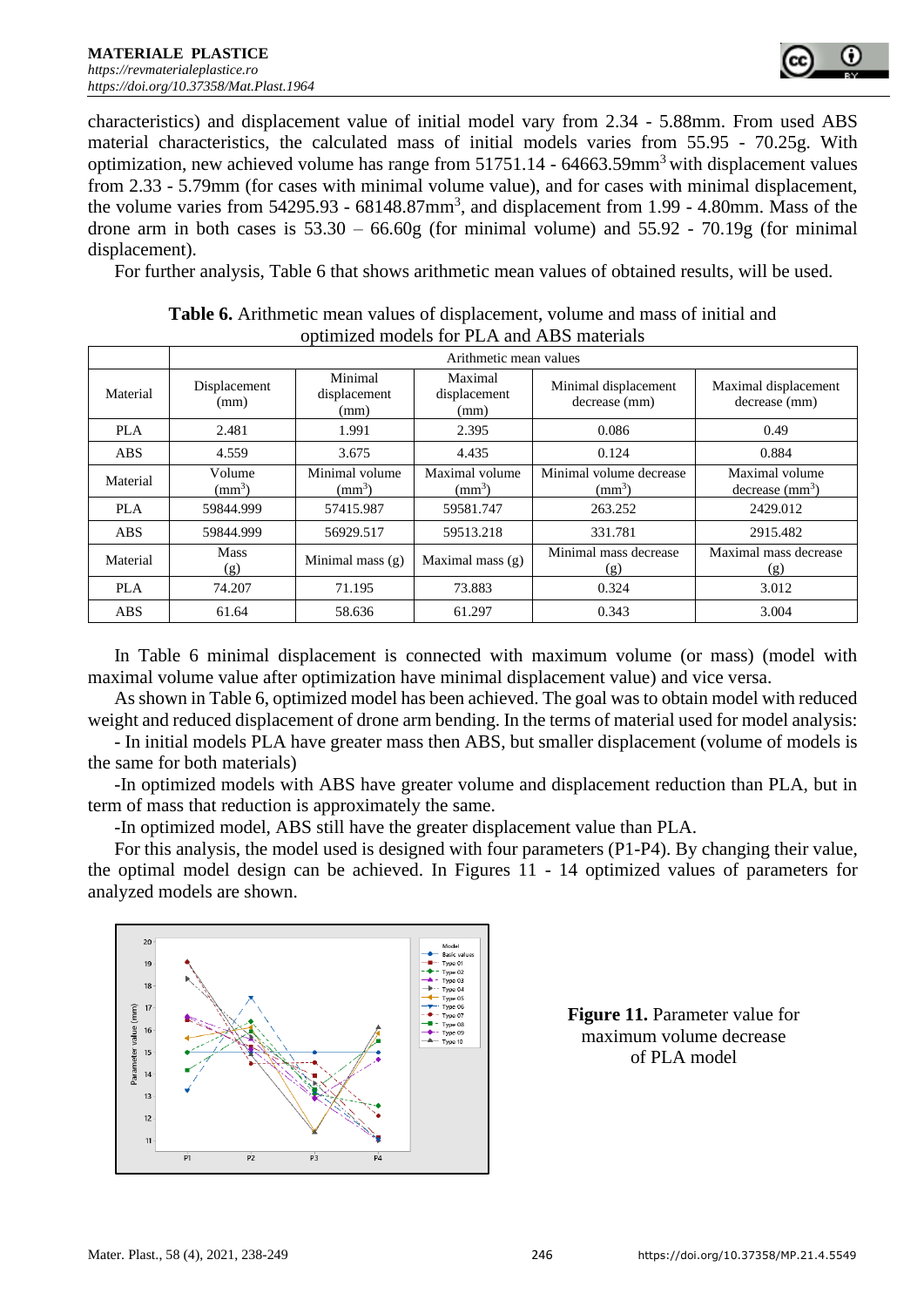**MATERIALE PLASTICE** 

*[https://revmaterialeplastice.ro](https://revmaterialeplastice.ro/) https://doi.org/10.37358/Mat.Plast.1964*





**Figure 12.** Parameter value for maximum displacement decrease of PLA model

**Figure 13.** Parameter value for maximum volume decrease of ABS model

**Figure 14.** Parameter value for maximum displacement decrease of ABS model

In all four cases with the analysis of all ten optimized types the most values of parameters P1 and P2 are increased and the parameters P3 and P4 are decreased. In the comparison between two materials for PLA is dominant increase is in parameter P1 while for ABS is parameter P2 (through comparison of parameters P1 and P2), and the dominant decrease for PLA is parameter P3 and for ABS is parameter P4. This comparison is based for the values of parameters in each model type.

## **4.Conclusions**

Due wide usage of drones today and rising trends in energy efficiency of any vehicle, mass is important factor for energy consumption. There are several ways to reduce mass of drone, without impact to its functionality. One of them is optimizing drone frame. Most of the work in this field is by improvement of materials. So here, we are analyzing improvement in design of complex geometry with regards to existing materials.

In this paper, the optimization of drone arm was conducted. The analysis was performed on models of drone arm with different shape construction, and for PLA and ABS thermoplastic materials in order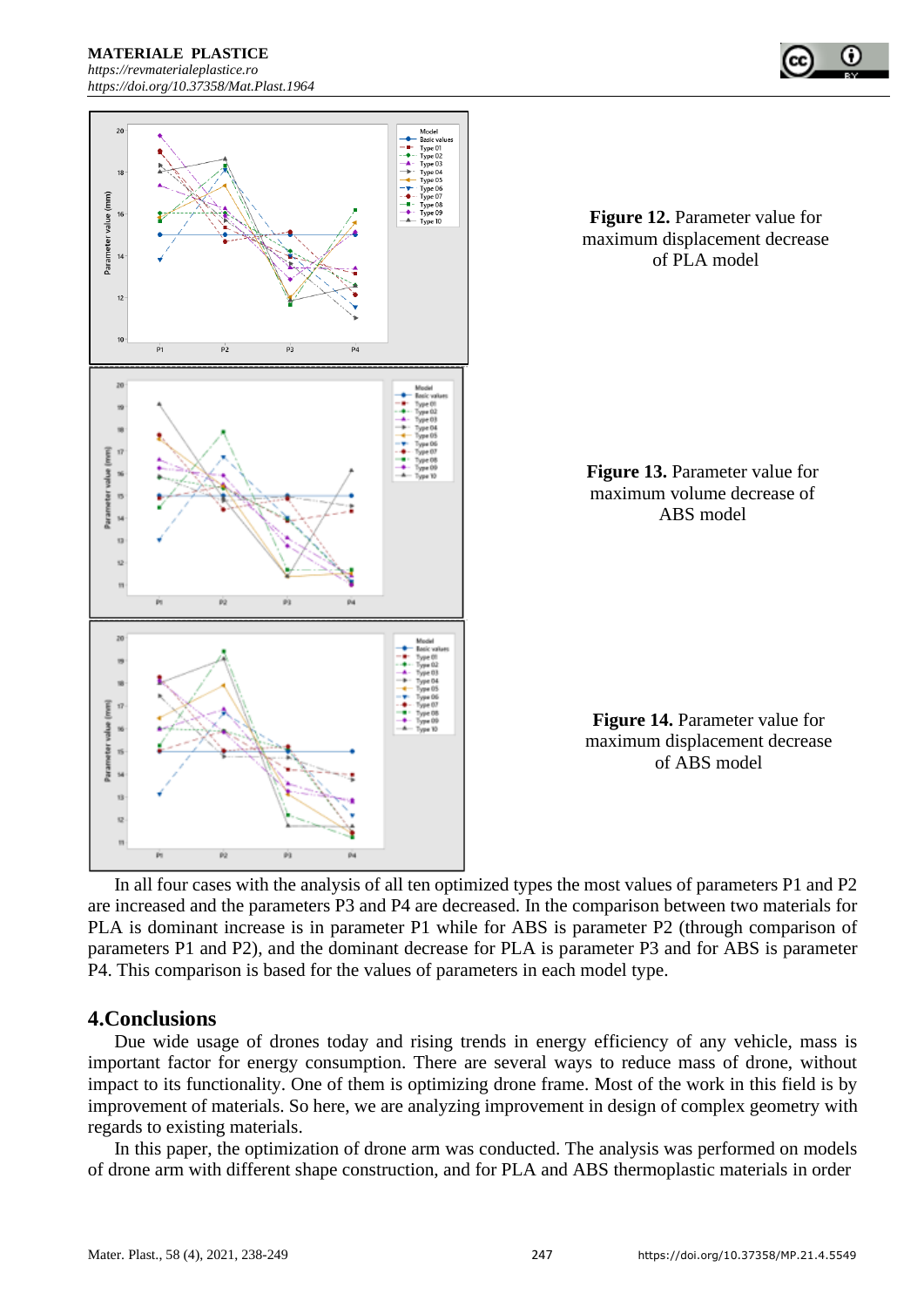

to be possible to make drone arm with 3D printing.

Used shape construction consists of basic geometric shapes in 4 intersections with different shapes layout, there for, obtaining different complex 3D shapes for analysis. Optimization is conducted on that different complex 3D shapes through dimensional change of basic geometric shapes. The purpose of this research is to determine if there is any observed pattern of dimensional parameter changes in order to provide best design practice for creation of drone frame, with achieving freeform model, in regard to two most used plastic material for FDM 3D printing.

Through optimization, by changing the parameter values of drone arm cross section design in order to produce drone with lesser mass, it has been achieved the decrease of volume while retaining rigidity of frame or even increase rigidity. As discussed, from parameters P1-P4 point of view, the reduced volume is achieved in all the models with general increase of parameter P1 and general decrease of parameter P3 and P4.

In the comparison of PLA and ABS materials, used in design optimization, decrease of mass value is the almost the same. ABS provides lesser initial mass than PLA, but PLA gives greater rigidity of frame.

For the future research the idea is to obtain mathematical model of parameter changes due to different material and different complex geometry shapes for design improvement and mass reduction without changes to frame rigidity.

#### **References**

1.ALBEAINO, G., GHEISARI, M., FRANZ B.W., A systematic review of unmanned aerial vehicle application areas and technologies in the AEC domain, *ITcon.*, **24**, 2019, 381-405.

2.HASSANALIAN, M., ABDELKEFI, A., Classifications, applications, and design challenges of drones: A review, *Prog. Aerosp. Sci.*, **91**, 2017, 99-131.

<http://dx.doi.org/10.1016/j.paerosci.2017.04.003>

3.FENNELLY, L.J., PERRY, M.A. Unmanned Aerial Vehicle (Drone) Usage in the 21st Century, *The Professional Protection Officer (Second Edition)*. 2020. 183-189.

#### <https://doi.org/10.1016/B978-0-12-817748-8.00050-X>

4.SHAKHATREH, H., SAWALMEH, A.H., AL-FUQAHA, A., DOU, Z., ALMAITA, E., KHALIL, I., OTHMAN, N.S., KHREISHAH, A., GUIZANI, M., Unmanned Aerial Vehicles (UAVs): A Survey on Civil Applications and Key Research Challenges, *IEEE Access*, **7**, 2019, 48572-48634. doi: 10.1109/ACCESS.2019.2909530

5.ELFAHAM, M.M., MOSTAFA, A.M., NASR, G.M., Unmanned aerial vehicle (UAV) manufacturing materials: Synthesis, spectroscopic characterization and dynamic mechanical analysis (DMA), *J. Mol. Struct.*, **1201**, 2020, 127211. <https://doi.org/10.1016/j.molstruc.2019.127211>

6.ZHANG, Q., CHEN, J., YANG, L., DONG, W., SHENG, X., ZHU, X. Structure Optimization and Implementation of a Lightweight Sandwiched Quadcopter, *Intelligent Robotics and Applications. Lecture Notes in Computer Science*, Springer, **9246**, 2015.

#### [https://doi.org/10.1007/978-3-319-22873-0\\_20](https://doi.org/10.1007/978-3-319-22873-0_20)

7.FERRO, C., GRASSI, R., SECLÌ, C., MAGGIORE, P., Additive Manufacturing Offers New Opportunities in UAV Research, *Proceedings of 48th CIRP Conference on MANUFACTURING SYSTEMS - CIRP CMS 2015*, Ischia (Naples), Italy, 24 - 26 June 2015, p.1004-1010. doi: 10.1016/j.procir.2015.12.104

8.AHMED, N.A., PAGE, J.R., Manufacture of an Unmanned Aerial Vehicle (UAV) for Advanced Project Design using 3D Printing technology, *Appl. Mech. Mater.* **397-400**, 2013, 970-980. doi:10.4028/www.scientific.net/AMM.397-400.970

9.BANFIELD, C., KIDD, J., JACOB, J., Design and Development of a 3D Printed UAV, *Proceedings of 54th AIAA Aerospace Sciences Meeting,* San Diego, California, USA, 4-8 January 2016, p.1-19. <https://doi.org/10.2514/6.2016-2029>